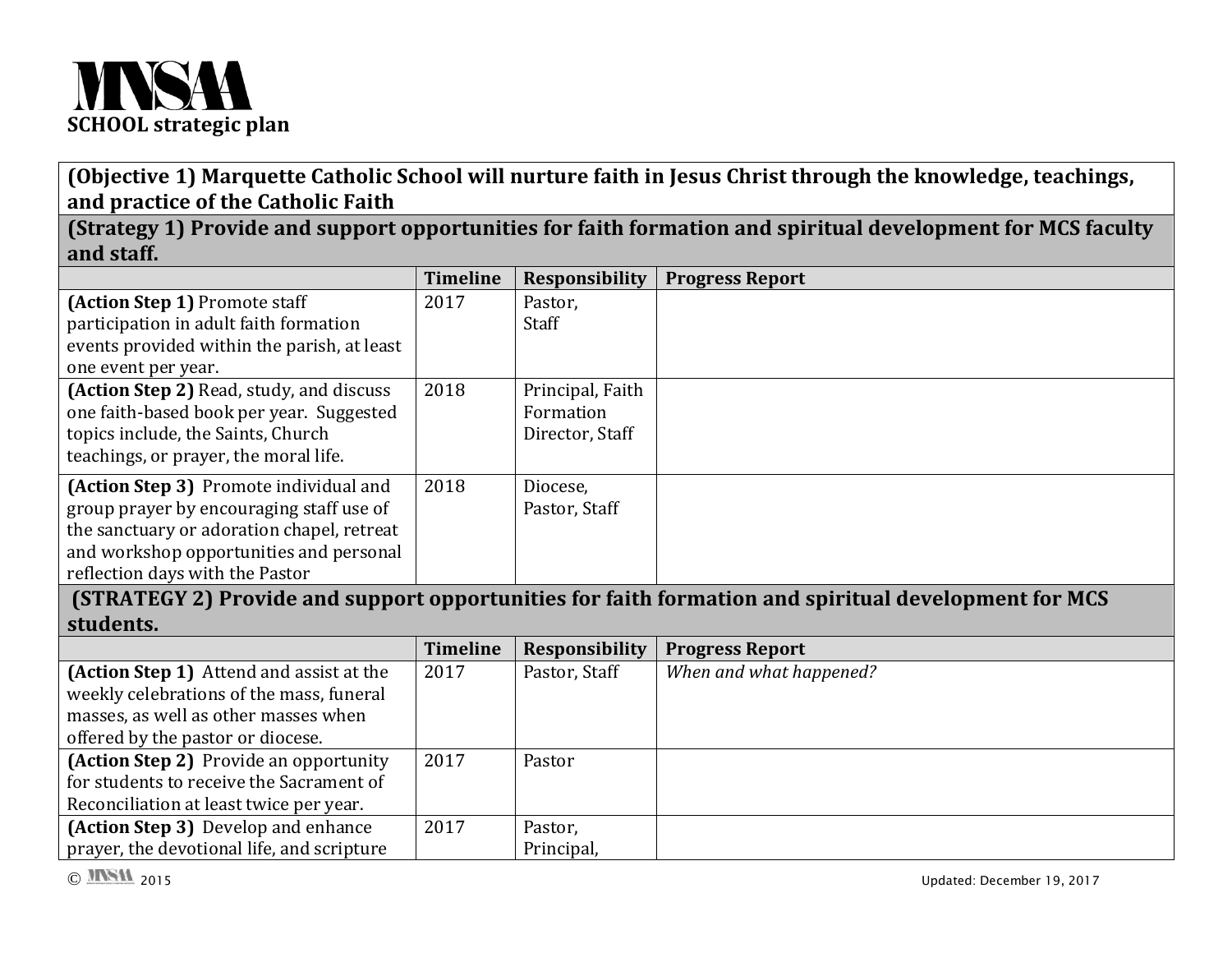| knowledge through the Give Him 5                                                        |                 | Faculty               |                         |
|-----------------------------------------------------------------------------------------|-----------------|-----------------------|-------------------------|
| Program, Eucharistic adoration, novenas,                                                |                 |                       |                         |
| devotions, rosary, weekly prayer services                                               |                 |                       |                         |
| and daily Bible reading in each classroom.                                              |                 |                       |                         |
| (Action Step 3) Promote holiness and                                                    | 2017            | Faculty, and          |                         |
| virtue through the Saint in the Making                                                  |                 | Pastor                |                         |
| Program.                                                                                |                 |                       |                         |
| (STRATEGY 3) Strengthen and expand classroom strategies for teaching the Catholic Faith |                 |                       |                         |
|                                                                                         | <b>Timeline</b> | <b>Responsibility</b> | <b>Progress Report</b>  |
| (Action Step 1) Integrate the Arts into                                                 | 2017            | Art and Music         | When and what happened? |
| the Religion Program whenever possible                                                  |                 | Specialists,          |                         |
| by studying, viewing, and creating sacred                                               |                 | Faculty,              |                         |
| art and learning a variety of sacred                                                    |                 |                       |                         |
| Christian music with a focus on music of                                                |                 |                       |                         |
| the Catholic Church.                                                                    |                 |                       |                         |
| (Action Step 2) Promote each Saint of the                                               | 2017            | School Sec.,          |                         |
| Month as a holy hero, with a discussion of                                              |                 | Faculty               |                         |
| their life and their virtue, and a display of                                           |                 |                       |                         |
| their poster in both the classrooms and                                                 |                 |                       |                         |
| main floor hallway.                                                                     |                 |                       |                         |
| (Action Step 3) Institute the Purely You                                                | 2018            | Faculty               |                         |
| growth and development program for                                                      |                 |                       |                         |
| grades 6 and possibly 5                                                                 |                 |                       |                         |
|                                                                                         |                 |                       |                         |
| (Action Step 4) Complete one age                                                        | 2019            | Faculty               |                         |
| appropriate cross-curricular writing/art                                                |                 |                       |                         |
| project on the life of a saint per year per                                             |                 |                       |                         |
| class with fifth grade focusing on the life                                             |                 |                       |                         |
| of Father Jacques Marquette.                                                            |                 |                       |                         |
|                                                                                         |                 |                       |                         |

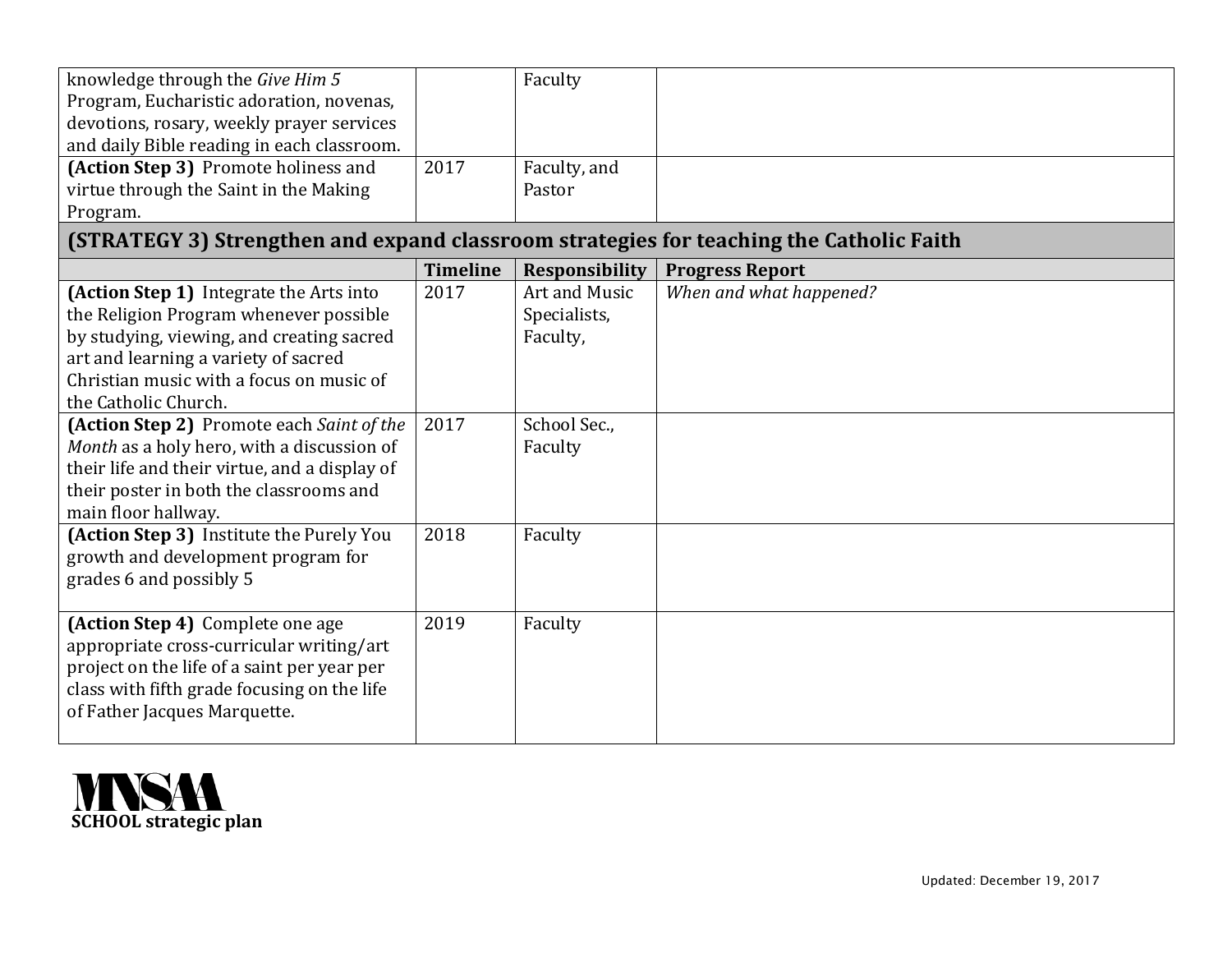**(Objective 2) Marquette Catholic School will provide a safe functional, and welcoming environment for students and staff.**

| (Strategy 1) Maintain physical plant to provide an environment that is conducive to learning                                                                                        |                 |                                                                                                         |                                                                                                               |  |
|-------------------------------------------------------------------------------------------------------------------------------------------------------------------------------------|-----------------|---------------------------------------------------------------------------------------------------------|---------------------------------------------------------------------------------------------------------------|--|
|                                                                                                                                                                                     | <b>Timeline</b> | <b>Responsibility</b>                                                                                   | <b>Progress Report</b>                                                                                        |  |
| (Action Step 1) Develop a the yearly<br>building maintenance assessment plan, to<br>address both short and long term facility<br>improvements                                       | 2019            | School<br>Maintenance,<br>Faculty,<br>Principal                                                         | When and what happened?                                                                                       |  |
| (Action Step 2) Prioritize identified<br>environmental improvement needs based<br>on available funding.                                                                             | 2020            | Pastor, School<br>Maintenance,<br><b>Business</b><br>Office,<br>Principal                               |                                                                                                               |  |
| (Action Step 3) Implement plan and<br>evaluate it effectiveness                                                                                                                     | 2021            | Pastor, School<br>maintenance,<br>Principal                                                             |                                                                                                               |  |
| the school                                                                                                                                                                          |                 |                                                                                                         | (Strategy 2) Seek out ways to provide additional classroom and meeting spaces for the day to day operation of |  |
|                                                                                                                                                                                     | <b>Timeline</b> | <b>Responsibility</b>                                                                                   | <b>Progress Report</b>                                                                                        |  |
| (Action Step 1) Consider relocating or<br>partially relocating the principal's office to<br>the first floor office suite.                                                           | 2018            | Principal,<br><b>Building</b><br>Maintenance                                                            |                                                                                                               |  |
| (Action Step 2) Establish a plan to create<br>a multipurpose resource room within the<br>MCS auditorium to accommodate spaces<br>for a library, art, science lab, and<br>technology | 2018            | Principal,<br>Pastor, School<br>maintenance,<br><b>Business</b><br>manager,<br>Architectural<br>planner | When and what happened?                                                                                       |  |
| (Action Step 3) Improve, upgrade,                                                                                                                                                   | 2019            | Pastor,                                                                                                 |                                                                                                               |  |
| enlarge and/or better utilize school<br>© MSIL 2015                                                                                                                                 |                 | Principal,                                                                                              | Updated: December 19, 2017                                                                                    |  |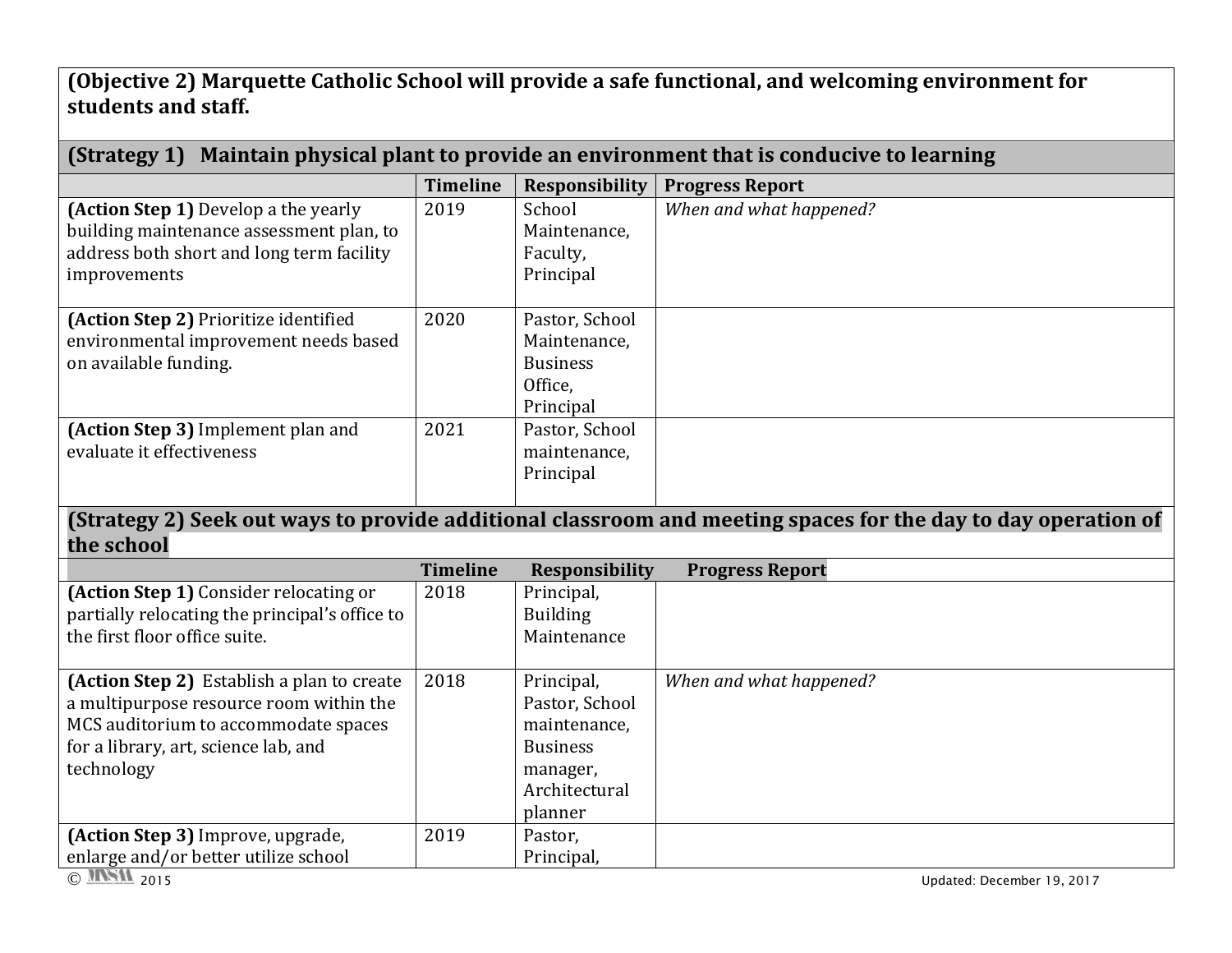| gymnasium and adjacent spaces.                                                                                                                                                                                                                                    |                         | School<br>maintenance                                                                                      |                         |
|-------------------------------------------------------------------------------------------------------------------------------------------------------------------------------------------------------------------------------------------------------------------|-------------------------|------------------------------------------------------------------------------------------------------------|-------------------------|
| (Action Step 4) Explore ways to<br>reconfigure and/or relocate school-church<br>parking lot spaces to provide additional<br>playground space                                                                                                                      | 2019-<br>2022           | Pastor, School<br>maintenance                                                                              |                         |
| (Action Step 5) Investigate ways to<br>better utilize the St. John's Church building<br>with a goal of providing spaces for MCS<br>long term growth; include a dining room,<br>gymnasium, auditorium, and elevator in<br>the discussion for new additional spaces | 2019-<br>2022           | Pastor,<br>Principal,<br>School<br>maintenance,<br><b>Business</b><br>Manager,<br>Architectural<br>planner |                         |
| (STRATEGY 2) Provide a safe environment for students and staff                                                                                                                                                                                                    |                         |                                                                                                            |                         |
| (Action Step 1) Expand MCS Standard                                                                                                                                                                                                                               | <b>Timeline</b><br>2017 | <b>Responsibility</b>                                                                                      | <b>Progress Report</b>  |
| Operating Procedure Manual until all<br>operating procedures within the school<br>are included                                                                                                                                                                    |                         | School Sec.,<br>Principal                                                                                  |                         |
| (Action Step 2) Improve safety procedure<br>readiness through mock drills with faculty<br>members 2X per year.                                                                                                                                                    | 2018                    | School Sec.,<br>Faculty, School<br><b>Nurse</b>                                                            | When and what happened? |
| (Action Step 3) Upgrade school security<br>system and procedures to accommodate<br>changes in technology and the school<br>campus<br>(Action Step 4) Enforce Diocesan Safe                                                                                        | 2019<br>2018-           | School<br>Maintenance,<br>School<br>Secretary                                                              |                         |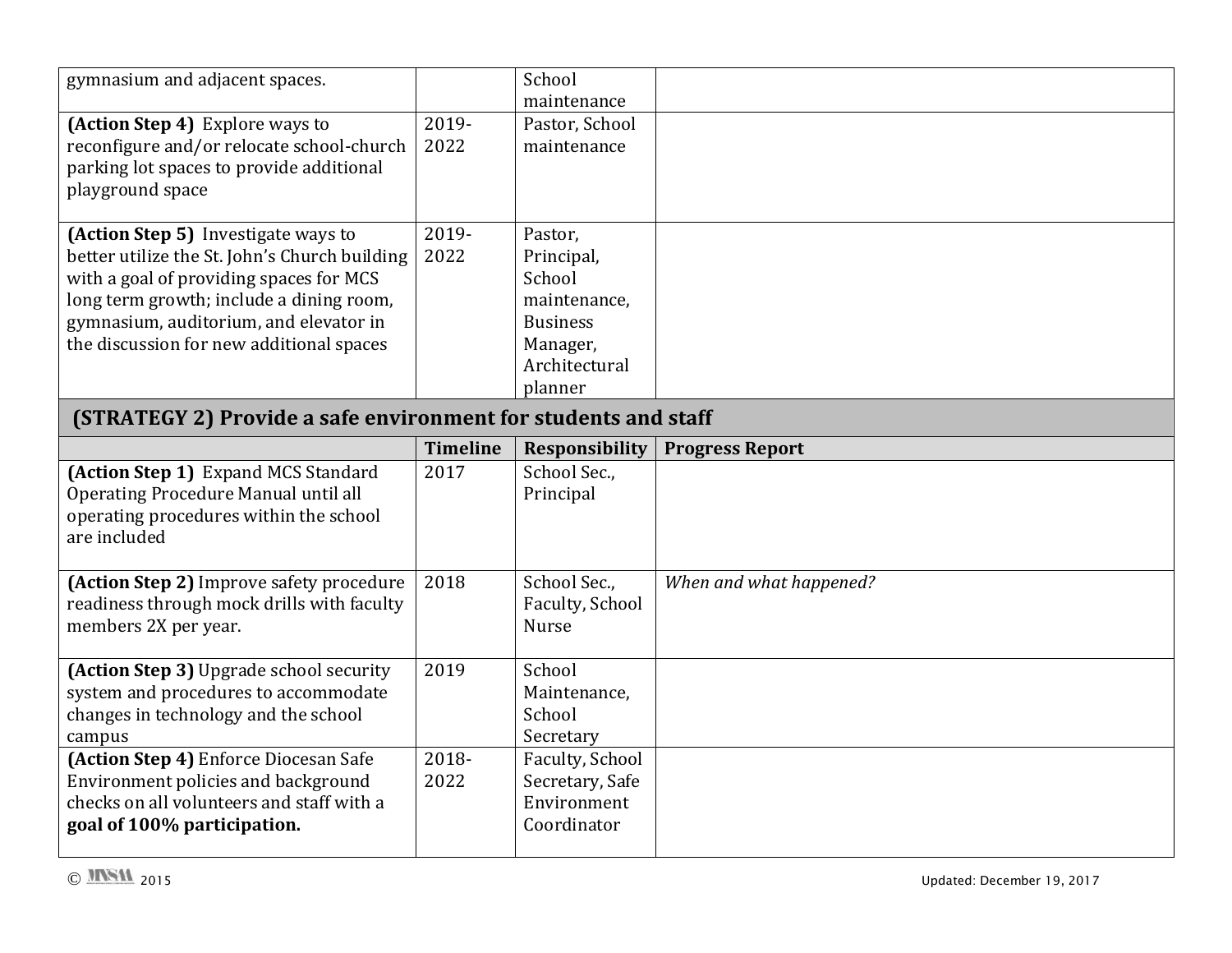## **MNSAA SCHOOL strategic plan**

## **(Objective 3) Marquette Catholic School will utilize best practices and established methodologies to optimally meet students' individual learning needs.**

**(Strategy 1) Maintain an on-going, structured curriculum review process based on current diocesan student learning outcomes.**

|                                                                                                                                                                  | <b>Timeline</b> | <b>Responsibility</b>                              | <b>Progress Report</b>                                                                                |
|------------------------------------------------------------------------------------------------------------------------------------------------------------------|-----------------|----------------------------------------------------|-------------------------------------------------------------------------------------------------------|
| (Action Step 1) Adopt a curriculum<br>review schedule targeting one subject for<br>review per year.                                                              | 2018            | Faculty                                            | When and what happened?                                                                               |
| (Action Step 3) Update curriculum maps<br>and identify gaps in learning.                                                                                         | 2018            | Faculty                                            |                                                                                                       |
| (Action Step 4) Solicit staff participation<br>on committees working on the curriculum<br>review process sponsored by the Diocese<br>of Duluth education office. | 2019            | Faculty<br>Diocesan<br>Education<br>Office         |                                                                                                       |
|                                                                                                                                                                  |                 |                                                    | (STRATEGY 2) Support professional development opportunities to learn the most effective instructional |
| practices that are supported by sound educational data.                                                                                                          |                 |                                                    |                                                                                                       |
|                                                                                                                                                                  |                 |                                                    |                                                                                                       |
|                                                                                                                                                                  | <b>Timeline</b> | <b>Responsibility</b>                              | <b>Progress Report</b>                                                                                |
| (Action Step 1) Develop a Professional<br>Development Plan                                                                                                       | 2017            | Principal                                          | When and what happened?                                                                               |
| (Action Step 2) Search out new venues<br>that provide professional development<br>opportunities for teachers                                                     | 2018            | Diocesan<br>Superintendent<br>Principal<br>Faculty |                                                                                                       |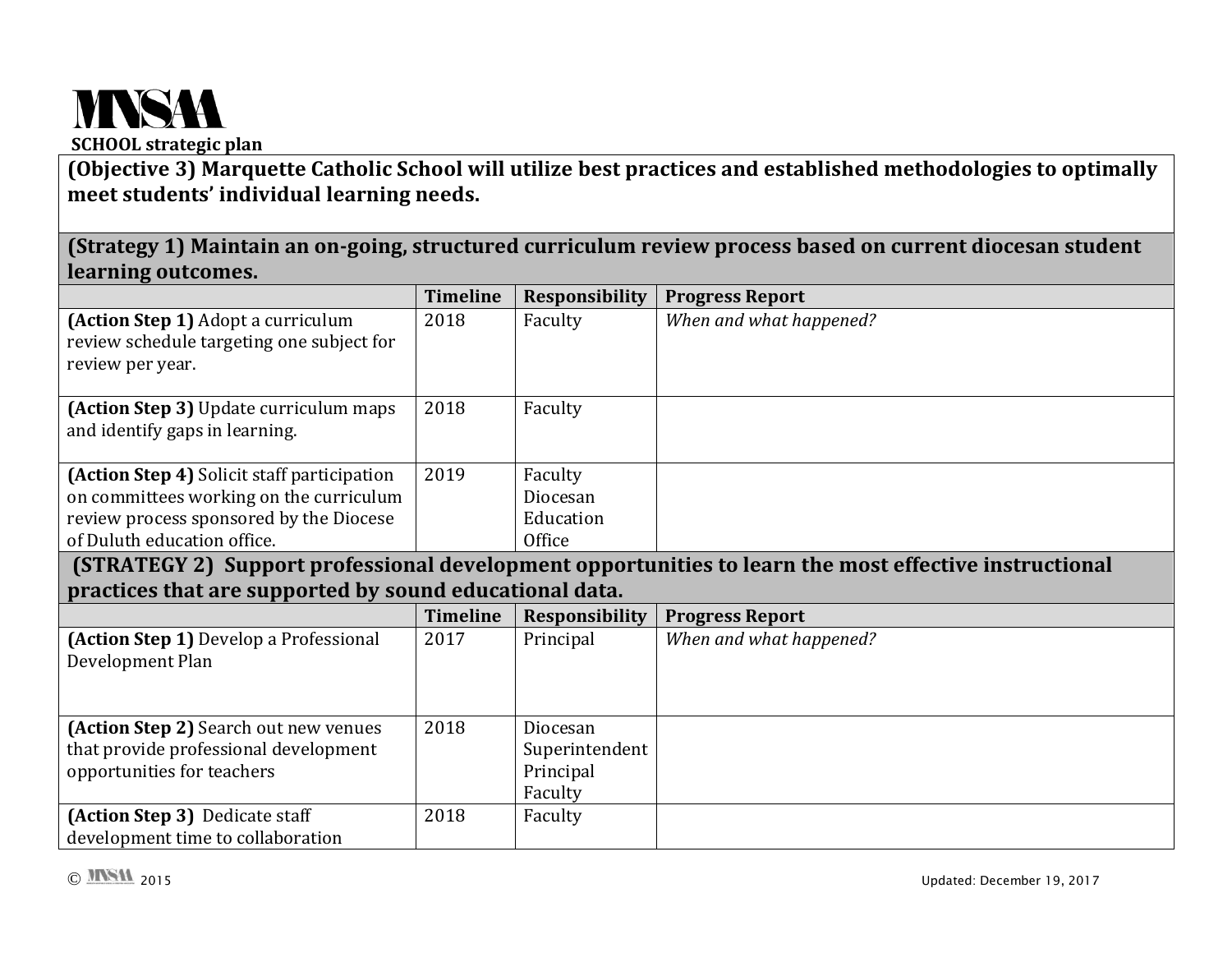| through the sharing of individual ideas<br>and strategies for achieving successful<br>student outcomes.                                                                          |      |                                                                                                       |  |
|----------------------------------------------------------------------------------------------------------------------------------------------------------------------------------|------|-------------------------------------------------------------------------------------------------------|--|
| (Action Step 4) Schedule opportunities<br>for individual staff members to lead in-<br>house and community based workshops in<br>order to share their knowledge and<br>expertise. | 2019 | Faculty<br>Virginia Public<br>School<br>Diocese of<br>Duluth<br><b>Other</b><br>educational<br>venues |  |
| (Action Step 5) Create an MCS<br>professional learning community that<br>reads, studies, and discusses at least one<br>selected text of professional interest per<br>year.       | 2019 | Faculty                                                                                               |  |

## **(STRATEGY 3) Employ technology to strengthen student engagement and increase efficiency and productivity.**

|                                                                                                                                                                         | <b>Timeline</b> | Responsibility                                                                   | <b>Progress Report</b> |
|-------------------------------------------------------------------------------------------------------------------------------------------------------------------------|-----------------|----------------------------------------------------------------------------------|------------------------|
| (Action Step 1) Search out and hire an IT<br>specialist to repair, upgrade, and provide<br>faculty training in new technology and its<br>uses.                          | 2017            | Faculty<br>Technology<br>Specialists,<br><b>Business</b><br>Manager<br>HASA/ACCE |                        |
| (Action Step 2) Identify and prioritize<br>essential technology upgrades needed for<br>the classrooms and for communication<br>and procure funding for needed upgrades. | 2018            | Principal                                                                        |                        |
| (Action Step 3) Offer students multiple<br>means of lesson delivery, and effective<br>practice, spotlighting the use of<br>technology and technology-enhanced           | 2018            | Faculty<br><b>Specialists</b>                                                    |                        |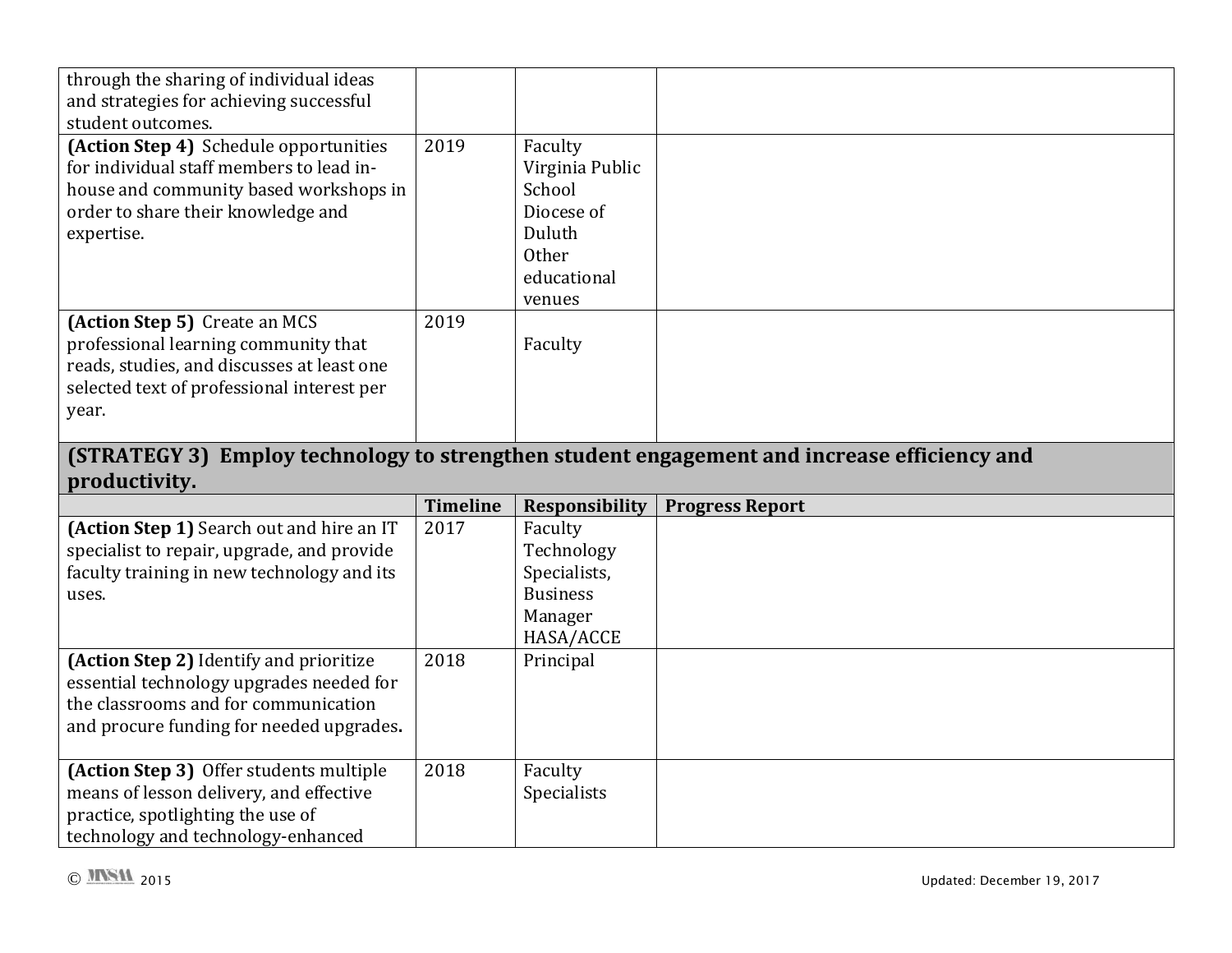| curriculum.                                                                                                                                                             |      |                               |  |
|-------------------------------------------------------------------------------------------------------------------------------------------------------------------------|------|-------------------------------|--|
| <b>(Action Step 5)</b> Develop and complete<br>grade level appropriate projects whose<br>goal includes promoting the use of<br>technology for research and information. | 2019 | Faculty<br><b>Specialists</b> |  |

## **MNSAA SCHOOL strategic plan**

**(Strategy 4) Employ effective instructional practices to respond to each student's unique learning needs.**

|                                            | <b>Timeline</b> | <b>Responsibility</b> | <b>Progress Report</b>  |
|--------------------------------------------|-----------------|-----------------------|-------------------------|
| (Action Step 1) Create cross-curricular    | 2018            | Faculty               | When and what happened? |
| projects where multiple skills, diverse    |                 |                       |                         |
| knowledge, and different ways of thinking  |                 |                       |                         |
| form whole projects to demonstrate         |                 |                       |                         |
| learning across the disciplines.           |                 |                       |                         |
| (Action Step 2) Explore innovative         | 2019            | Faculty,              |                         |
| pedagogical techniques for                 |                 | Principal             |                         |
| implementation within the classroom i.e.   |                 |                       |                         |
| blended learning, flipped classrooms,      |                 |                       |                         |
| project based learning etc.                |                 |                       |                         |
| (Action Step 3) Designate blocks of time   | 2019            | Faculty               |                         |
| for collaboration between specialists and  |                 |                       |                         |
| classroom teachers to develop cross-       |                 |                       |                         |
| curricular projects.                       |                 |                       |                         |
| (Action Step 4) Insure that MCS students   | 2020            | Principal             |                         |
| perform at or above grade level in Reading |                 | Faculty               |                         |
| and Math by Grade 3                        |                 |                       |                         |
| (Action Step 5) Establish a regularly      | 2020            | Specialists           |                         |
| staffed Resource Room for the purpose of   |                 | Tutors                |                         |
| special services, individualized           |                 | Principal             |                         |
| instruction, or tutoring                   |                 |                       |                         |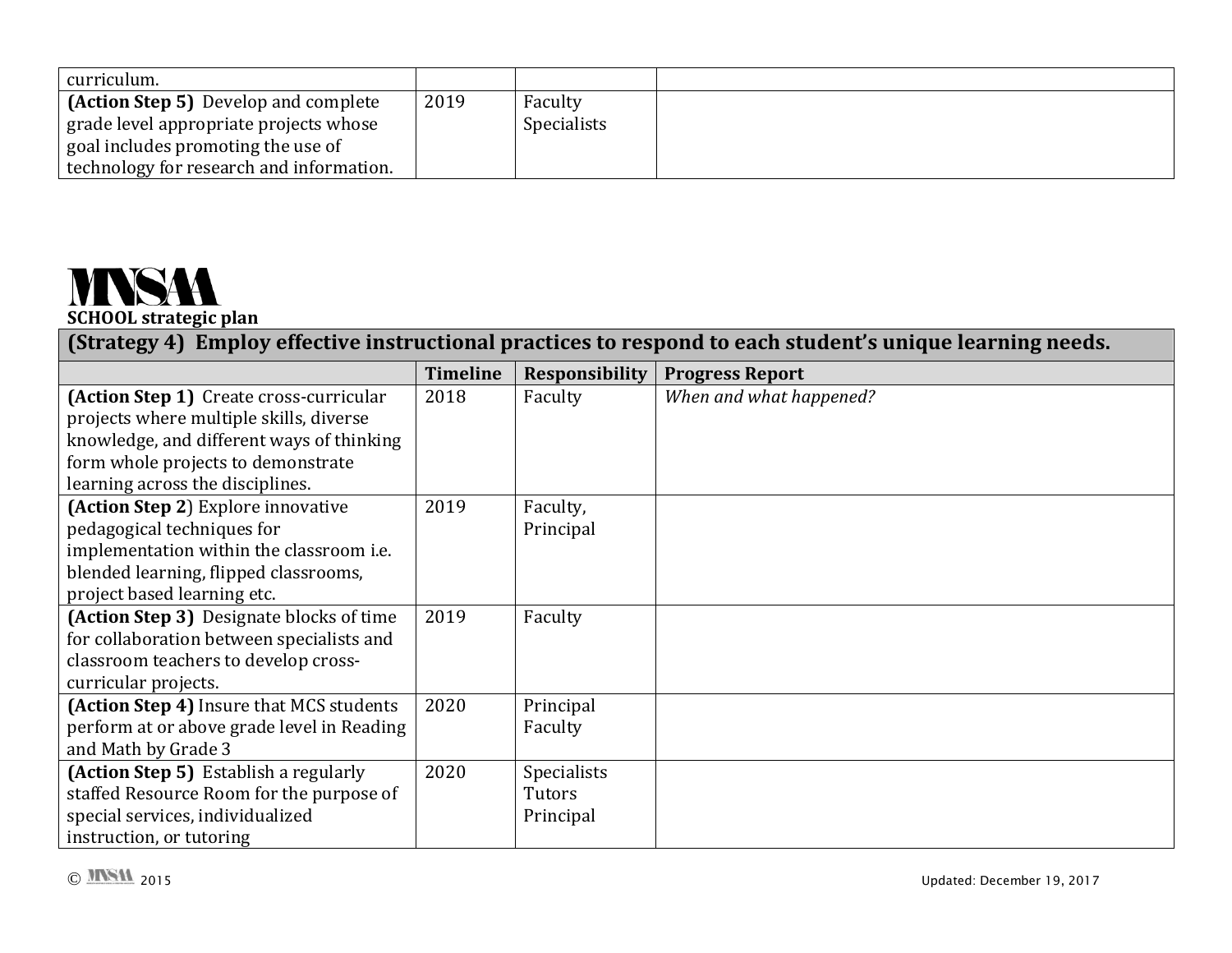

**(Objective 4) Marquette Catholic School will pursue long-term stability and growth.**

| quality educational environment.                                                                                                                                           |                 |                                                 | (Strategy 1) Secure the financial stability of Marquette Catholic School to provide for a dynamic and high |
|----------------------------------------------------------------------------------------------------------------------------------------------------------------------------|-----------------|-------------------------------------------------|------------------------------------------------------------------------------------------------------------|
|                                                                                                                                                                            | <b>Timeline</b> | Responsibility                                  | <b>Progress Report</b>                                                                                     |
| (Action Step 1) Support the responsible<br>use of funds by carefully assessing the<br>usefulness of current teaching and<br>classroom materials.                           | 2017-           | Faculty                                         |                                                                                                            |
| (Action Step 2) Review all sources of<br>income; include tuition, parish subsidy,<br>and fundraising goals.                                                                | 2018            | <b>Business</b><br>Manager<br><b>ACCE</b> board | When and what happened?                                                                                    |
| <b>(Action Step 3)</b> Create a special MCS<br>School Endowment Fund to insure long<br>term financial viability as well as a Rainy<br>Day fund to supply short term needs. | 2018            | <b>Business</b><br>Manager<br><b>ACCE</b> board |                                                                                                            |
| (Action Step 4) Compile and maintain an<br>alumni database as a resource in<br>providing additional school funding.                                                        | 2019            | <b>Business</b><br>Manager<br><b>ACCE</b> board |                                                                                                            |

Pastor

Manager ACCE board Marketing Coordinator

2020 Business

donations.

**(Action Step 5)** Develop new

relationships within the community with the intent to build outside sources of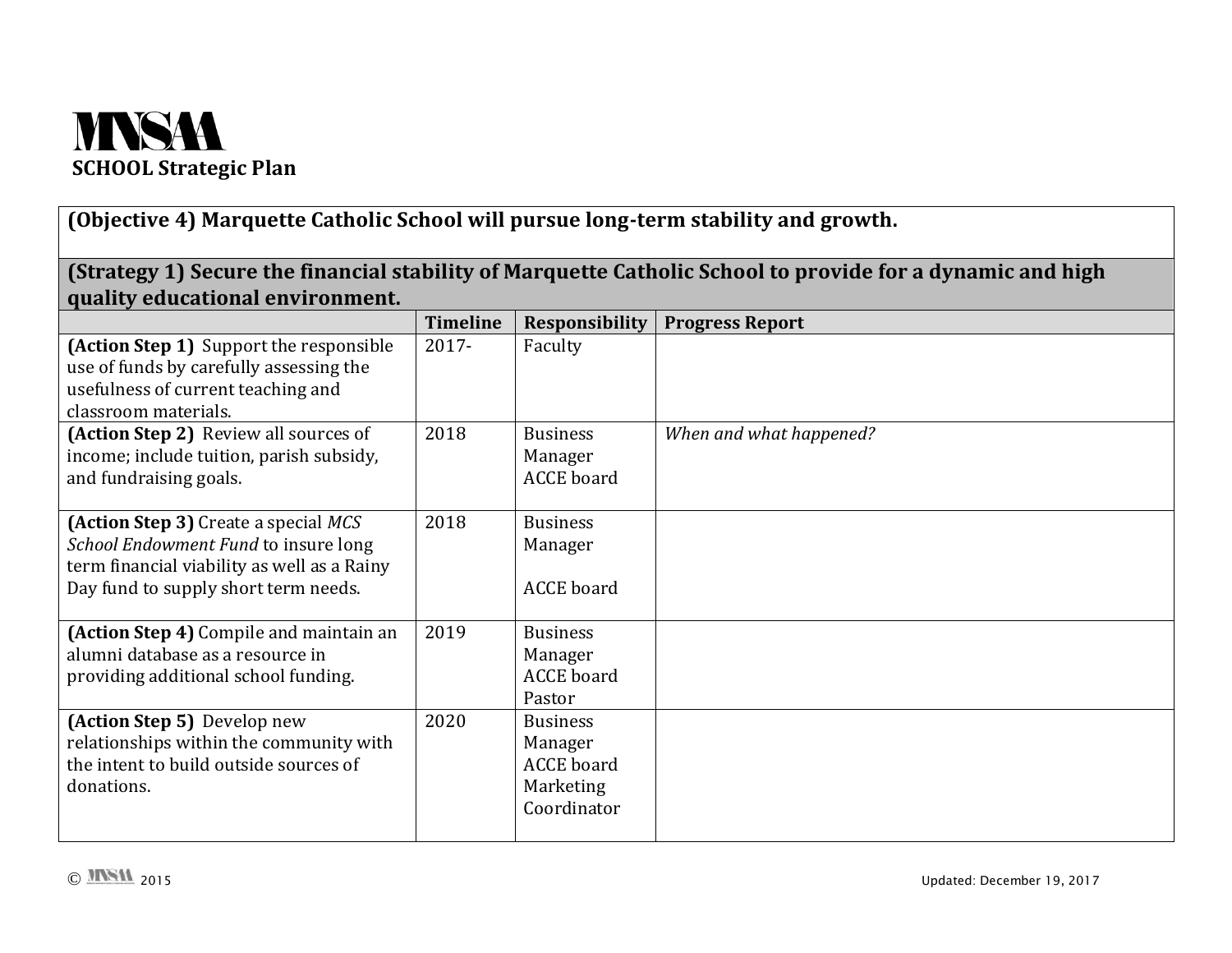| (STRATEGY 2) Market the Marquette Catholic School to families in our surrounding area.     |                 |                        |                         |  |  |  |
|--------------------------------------------------------------------------------------------|-----------------|------------------------|-------------------------|--|--|--|
|                                                                                            | <b>Timeline</b> | <b>Responsibility</b>  | <b>Progress Report</b>  |  |  |  |
| (Action Step 1) Seek qualified individual                                                  | 2017            | <b>Business</b>        |                         |  |  |  |
| to lead marketing efforts.                                                                 |                 | Manager                |                         |  |  |  |
|                                                                                            |                 | Principal              |                         |  |  |  |
| (Action Step 2) Form a marketing                                                           | 2018            | <b>ACCE Board</b>      | When and what happened? |  |  |  |
| committee to develop a long term                                                           |                 |                        |                         |  |  |  |
| marketing strategy.                                                                        |                 |                        |                         |  |  |  |
|                                                                                            |                 |                        |                         |  |  |  |
| (Action Step 3) Establish annual                                                           | 2019            | ACCE Board,            |                         |  |  |  |
| marketing plans consistent with the long-                                                  |                 | Marketing<br>Committee |                         |  |  |  |
| term marketing strategy.<br>(Action Step 4) Evaluate implementation                        | 2019            | ACCE Board,            |                         |  |  |  |
| and effectiveness of marketing plan.                                                       |                 | Marketing              |                         |  |  |  |
|                                                                                            |                 | Committee              |                         |  |  |  |
|                                                                                            |                 |                        |                         |  |  |  |
| (STRATEGY 3) Create a competitive compensation and benefit program for the teaching staff. |                 |                        |                         |  |  |  |
|                                                                                            |                 |                        |                         |  |  |  |
|                                                                                            | <b>Timeline</b> | <b>Responsibility</b>  | <b>Progress Report</b>  |  |  |  |
| (Action Step 1) Create an MCS                                                              | 2019            | Pastor                 | When and what happened? |  |  |  |
| compensation package that is innovative,                                                   |                 | <b>Business</b>        |                         |  |  |  |
| responsible, fair, and sufficiently ample to                                               |                 | Manager                |                         |  |  |  |
| retain teachers and encourage their                                                        |                 |                        |                         |  |  |  |
| professional development.                                                                  |                 |                        |                         |  |  |  |
| (Action Step 2) Review and                                                                 | 2020            | Pastor                 |                         |  |  |  |
| incrementally raise salaries to reflect the                                                |                 | <b>Business</b>        |                         |  |  |  |
| increases in the cost of living.                                                           |                 | Manager                |                         |  |  |  |
| (Action Step 3) Dedicate a portion of the                                                  | 2020            | <b>Business</b>        |                         |  |  |  |
| endowment's yearly earnings to the                                                         |                 | Manager,               |                         |  |  |  |

г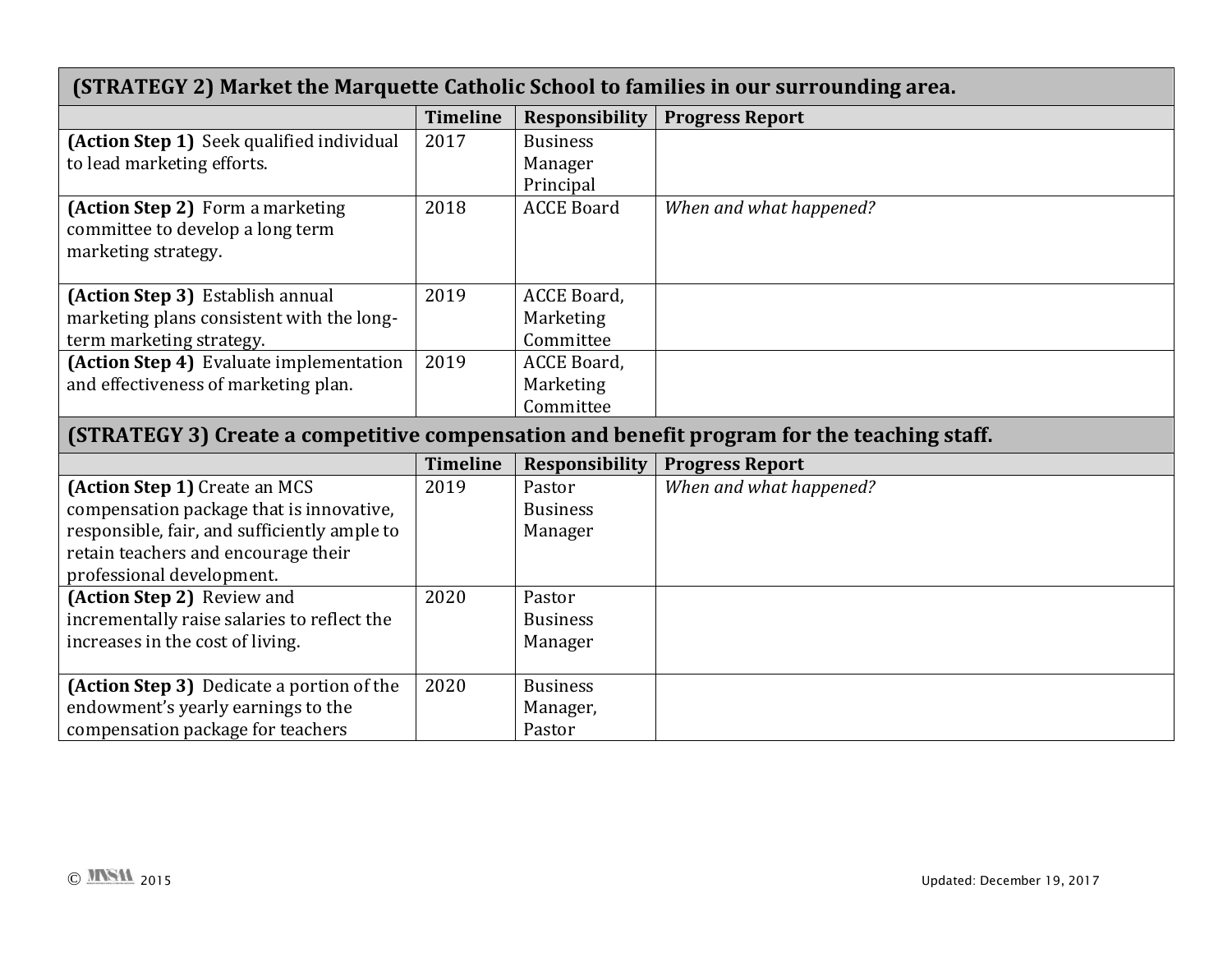|                                                         |                 |                       | (STRATEGY 4) Recruit, hire, and develop personnel who are highly qualified and dedicated to the mission of |
|---------------------------------------------------------|-----------------|-----------------------|------------------------------------------------------------------------------------------------------------|
| the school and to the students entrusted to their care. |                 |                       |                                                                                                            |
|                                                         | <b>Timeline</b> | <b>Responsibility</b> | <b>Progress Report</b>                                                                                     |
| (Action Step 1) Advertise job openings                  | 2018            | Principal             | When and what happened?                                                                                    |
| via local news outlets, church and school               |                 | School, Parish        |                                                                                                            |
| bulletins, email, social media, and word of             |                 | Secretaries           |                                                                                                            |
| mouth advertising.                                      |                 |                       |                                                                                                            |
| (Action Step 2) Hire highly qualified                   | 2018            | Pastor                |                                                                                                            |
| individuals according to the policies and               |                 | Principal             |                                                                                                            |
| procedures mandated by the Diocese of                   |                 |                       |                                                                                                            |
| Duluth.                                                 |                 |                       |                                                                                                            |
| (Action Step 3) Implement the Federal                   | 2019-           | <b>Business</b>       |                                                                                                            |
| Loan forgiveness program, if possible, as               | 2022            | manager,              |                                                                                                            |
| an incentive for the recruitment of                     |                 | Principal             |                                                                                                            |
| younger teachers                                        |                 |                       |                                                                                                            |
|                                                         |                 |                       | (STRATEGY 5) Consider, strategize, and formulate plans for the continued expansion of Marquette Catholic   |
|                                                         |                 |                       |                                                                                                            |
| <b>School</b>                                           |                 |                       |                                                                                                            |
|                                                         | <b>Timeline</b> | <b>Responsibility</b> | <b>Progress Report</b>                                                                                     |
| (Action Step 1) Initiate a discussion on                | 2017            | Pastor                | When and what happened?                                                                                    |
| the feasibility of expanding enrollment at              |                 | <b>Business</b>       |                                                                                                            |
| Marquette Catholic School.                              |                 | Manager               |                                                                                                            |
|                                                         |                 | <b>ACCE</b>           |                                                                                                            |
|                                                         |                 | Principal             |                                                                                                            |
| (Action Step 2) Develop a committee to                  | 2017            | <b>ACCE</b>           |                                                                                                            |
| describe and define the scope of the                    |                 | committee             |                                                                                                            |
| expansion.                                              |                 |                       |                                                                                                            |
|                                                         |                 |                       |                                                                                                            |
| (Action Step 3) Create a project plan to                | 2018            | Pastor                |                                                                                                            |
| further detail the scope, placement, and                |                 | <b>Business</b>       |                                                                                                            |
| cost of the expansion project.                          |                 | Manager, ACCE         |                                                                                                            |
|                                                         |                 | committee             |                                                                                                            |
| (Action Step 4) Include in the plan the                 | 2018            | <b>ACCE</b>           |                                                                                                            |